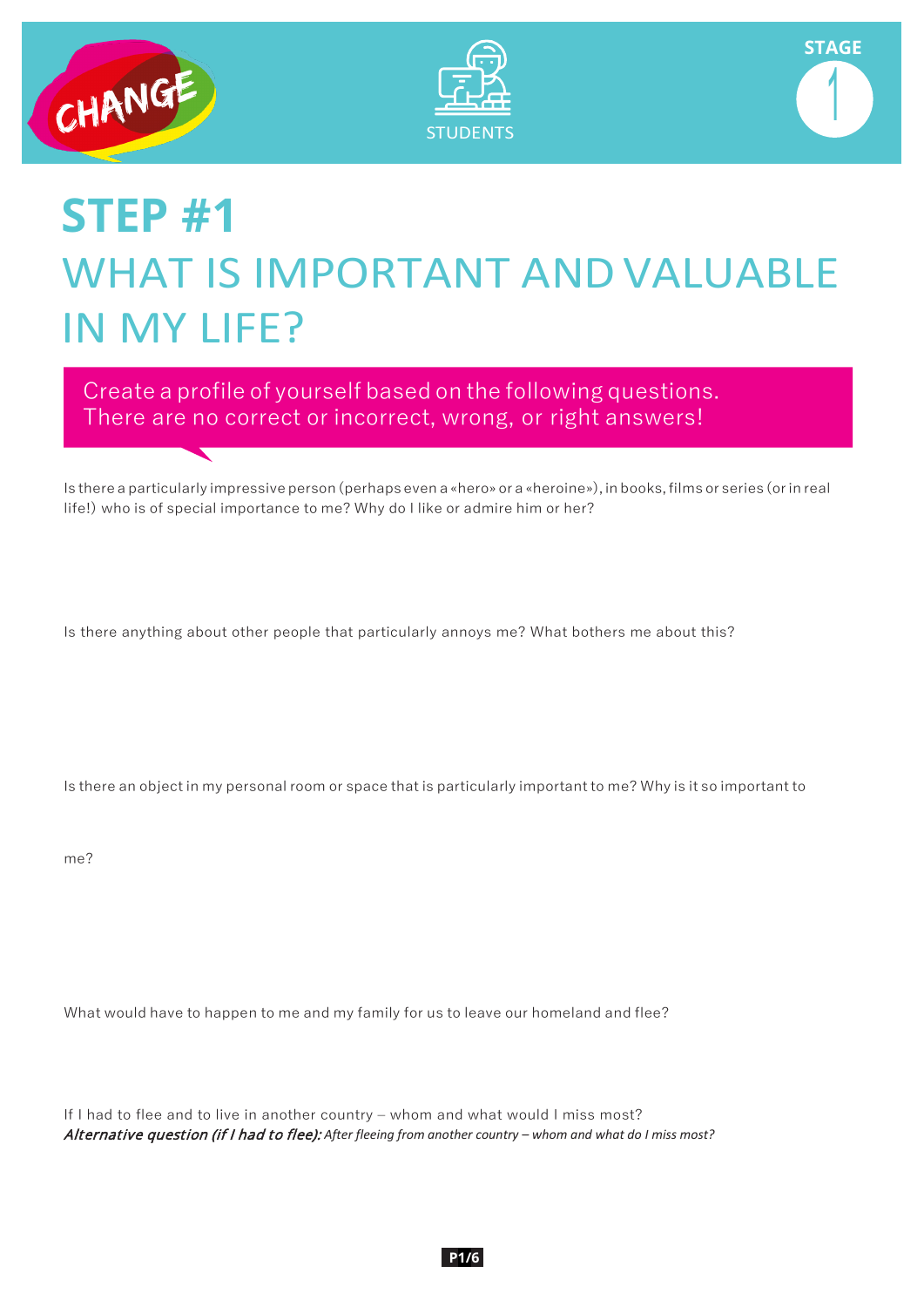







**Tell the other student what you have in mind on these questions. The other student listens and then gives feedback to you by completing the sentence:**

*From what you have just told me, I can guess what is important and valuable to you in your life. With my own words I would express it this way: For you it is important and valuable ...*

You can briefly comment on whether you feel understood and how you would describe what is important and valuable to you. Then the other student tells you his/her responses to the questions, and you give feedback.

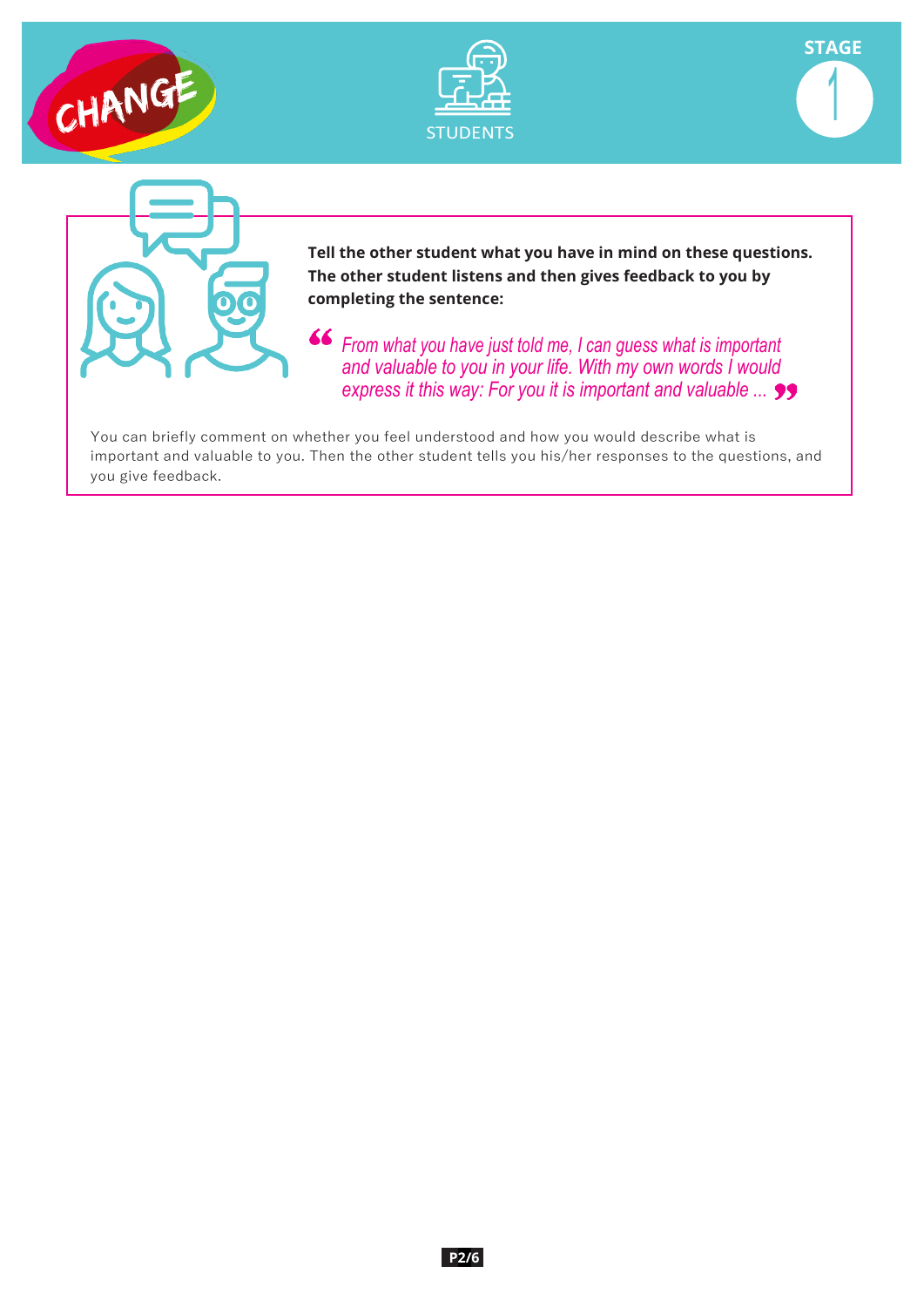

ᢏ





# **STEP #2** MY VALUES - YOUR VALUES: DEALING WITH DIFFERENCES

Please think about the following questions and take notes:

Whose ideas about what is important and valuable in life are different from mine? List some of these experiences and then select one which you especially remember.

With whom was I dealing in that situation? What was the difference between us about what is important and valuable in life?

Are there values of my own that I became aware of during this encounter? (Maybe these are the same values I acknowledged in Step 1)

Was there a conflict in this situation, did I try to convince the other person(s) of my position? Have I changed my position?

What feelings (perhaps also physical feelings or sensations) did I experience in this situation?

How do I feel I handled deal the situation? What helped me? What would have helped me?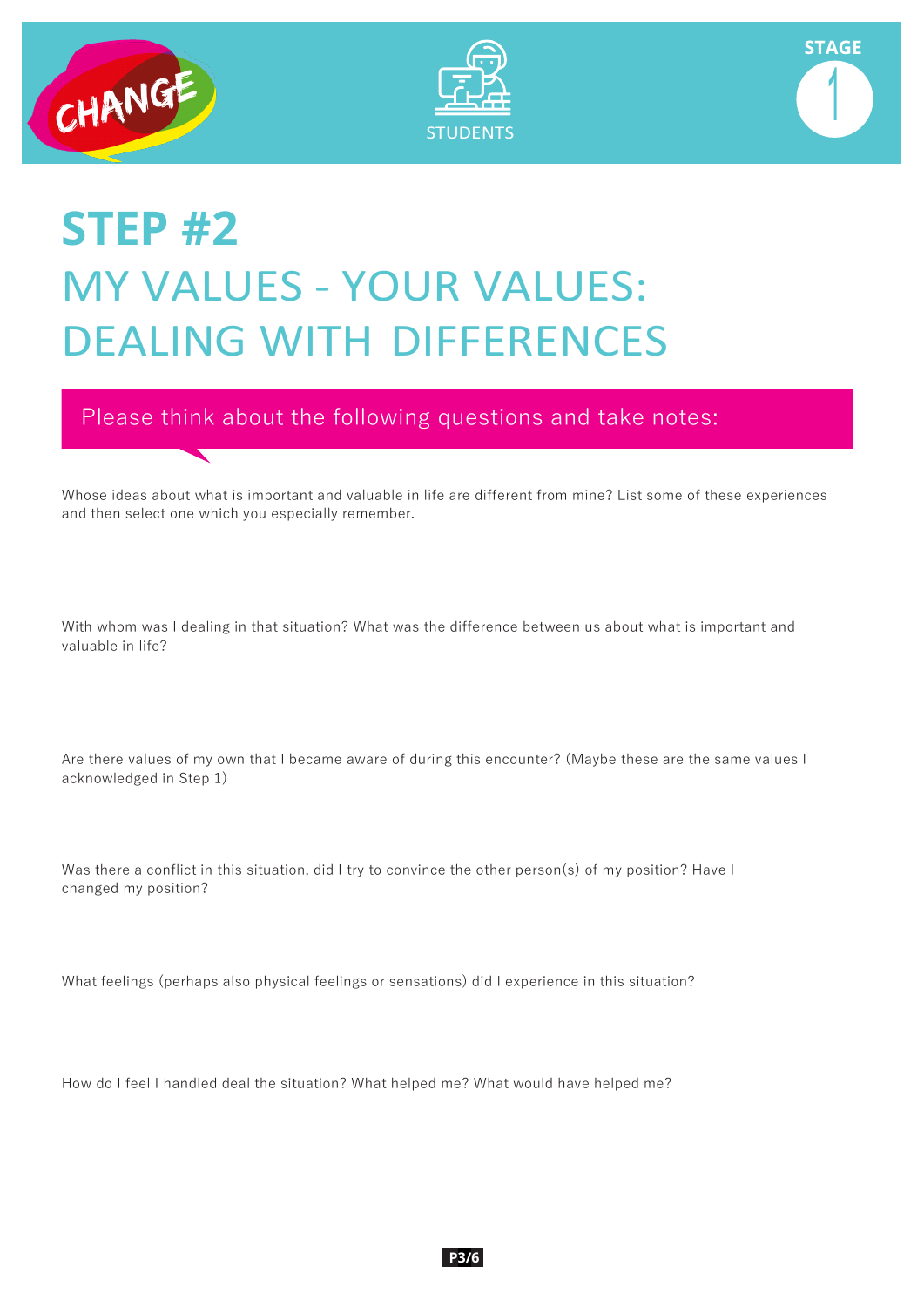





**Tell the classmates in your group about the situation and your experience!**

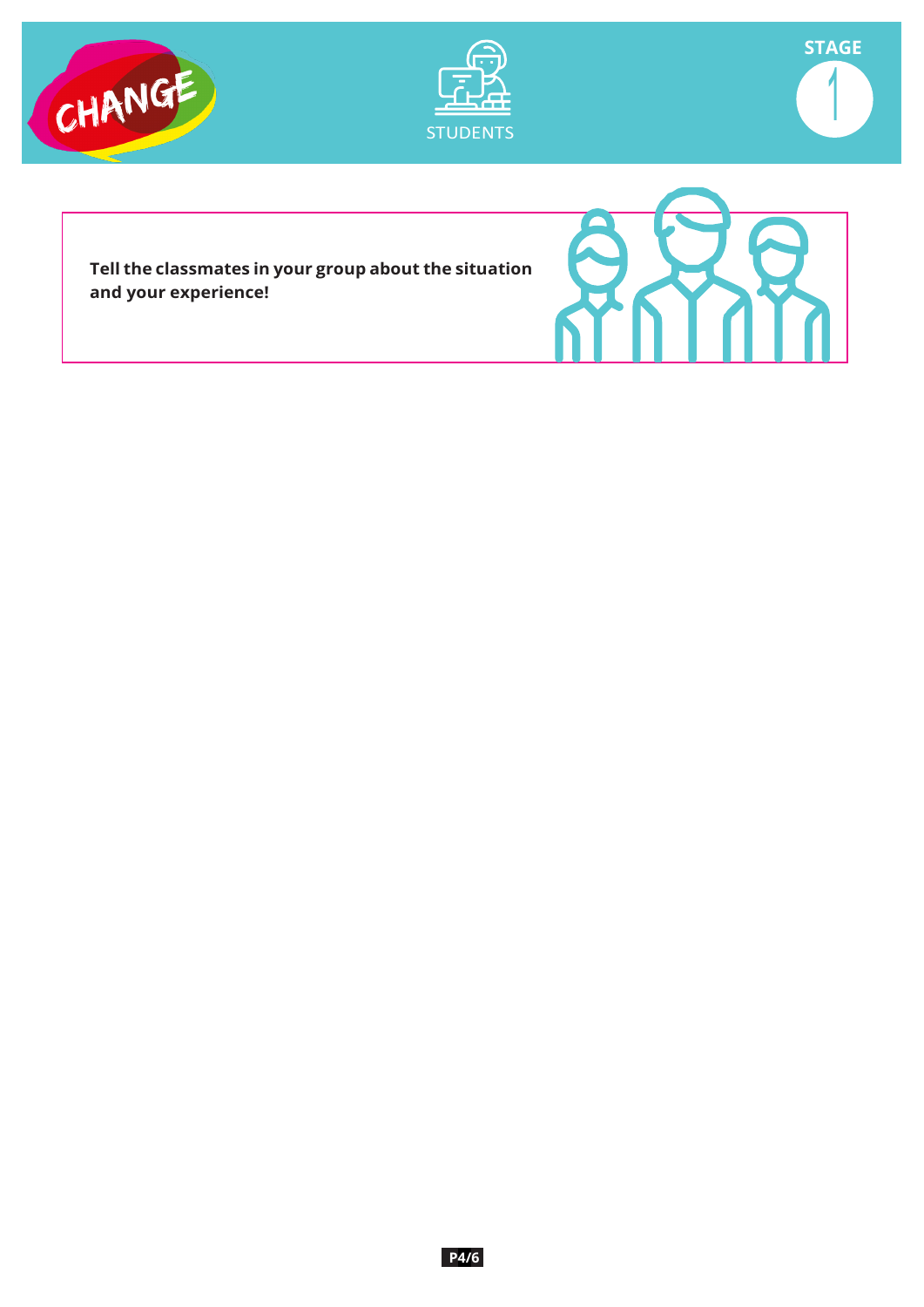





### **STEP #3/1** MY EXPERIENCES WITH REFUGEES - AND MY QUESTIONS

Please think about the following questions and take notes:

Where have I already seen/met refugees or other migrants – personally or (if that hasn't been the case so far) via media/internet?

When I think of this/these encounter(s): What questions have been raised as a result? What would I like to know more

about?

t

If a refugee or migrant (e.g. the one I saw/met) came into our class to talk with us: What would I want to ask him or her? Alternative question (if I had to flee): *Where have I already seen/met people of other backgrounds/countries?*

## **STEP #3/2** WHEN THE SUBJECT OF FLIGHT GETS A FACE

After you have seen a video with Hiba or Filimon, think about the following questions and make

What different feelings does Hiba or Filimon express?

What feelings did I have when I watched the video?

What do I wish for Hiba or Filimon?

If I could talk to Hiba or Filimon - what would I like to ask her?